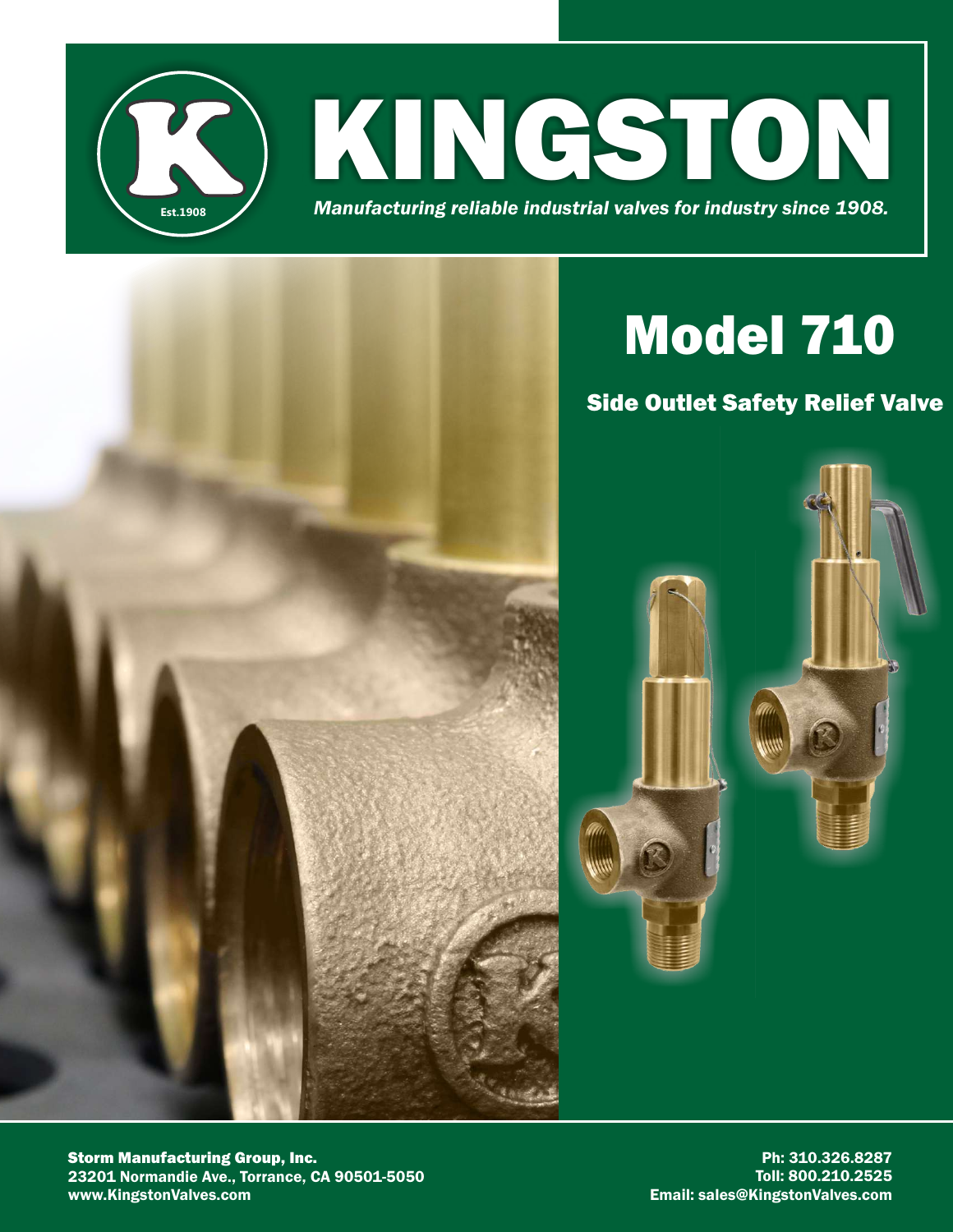

9B-1

9B-2

9B-3

13

16



Open Cap with Lever

# Dimensions And Weights

|                   |       |          |               |        | <b>Valve Dimensions</b> |        |            |        |             |          | <b>Approximate</b> |          |
|-------------------|-------|----------|---------------|--------|-------------------------|--------|------------|--------|-------------|----------|--------------------|----------|
| Model             | Inlet |          | <b>Outlet</b> |        | A                       |        | B          |        | C           |          | Weight             |          |
|                   | in    | [mm]     | in            | [mm]   | in                      | [mm]   | in         | [mm]   | in          | [mm]     | Ib                 | [kg]     |
| Closed Cap        | 1/2'' | $[12.7]$ | 3/4''         | [19.0] | $2 - 3/8"$              | [60.3] | $1 - 5/8"$ | [41.3] | $7 - 1/4''$ | [184.15] | 1.95               | $[0.88]$ |
| <b>Closed Cap</b> | 3/4'' | [19.0]   | 3/4''         | [19.0] | $2 - 3/8"$              | [60.3] | $1 - 5/8"$ | [41.3] | $7 - 1/4"$  | [184.15] | 1.95               | [0.88]   |
| Closed Cap        | 1/2'' | $[12.7]$ | 1''           | [25.4] | $2 - 3/8''$             | [60.3] | $1 - 5/8"$ | [41.3] | $7 - 1/4''$ | [184.15] | 1.95               | [0.88]   |
| <b>Closed Cap</b> | 3/4'' | [19.0]   | 1''           | [25.4] | $2 - 3/8"$              | [60.3] | $1 - 5/8"$ | [41.3] | $7 - 1/4''$ | [184.15] | 1.95               | [0.88]   |
| Closed Cap        | 1''   | [25.4]   | 1''           | [25.4] | $2 - 3/8"$              | [60.3] | $1 - 5/8"$ | [41.3] | $7 - 1/4''$ | [184.15] | 1.95               | [0.88]   |
| Cap w/ Lever      | 1/2"  | [12.7]   | 3/4''         | [19.0] | $2 - 3/8"$              | [60.3] | $1 - 5/8"$ | [41.3] | $7 - 1/4''$ | [184.15] | 1.95               | [0.88]   |
| Cap w/ Lever      | 3/4'' | [19.0]   | 3/4''         | [19.0] | $2 - 3/8''$             | [60.3] | $1 - 5/8"$ | [41.3] | $7 - 1/4''$ | [184.15] | 1.95               | [0.88]   |
| Cap w/ Lever      | 1/2"  | [12.7]   | 1''           | [25.4] | $2 - 3/8"$              | [60.3] | $1 - 5/8"$ | [41.3] | $7 - 1/4"$  | [184.15] | 1.95               | [0.88]   |
| Cap w/ Lever      | 3/4'' | [19.0]   | 1''           | [25.4] | $2 - 3/8"$              | [60.3] | $1 - 5/8"$ | [41.3] | $7 - 1/4''$ | [184.15] | 1.95               | [0.88]   |
| Cap w/ Lever      | 1''   | [25.4]   | 1''           | [25.4] | $2 - 3/8"$              | [60.3] | $1 - 5/8"$ | [41.3] | $7 - 1/4''$ | [184.15] | 1.95               | [0.88]   |

## Parts and Materials

| No.             | Part<br><b>Description</b> | <b>Materials/Standards</b> |
|-----------------|----------------------------|----------------------------|
| $\mathbf{1}$    | <b>Outlet Body</b>         | C83600/ASTM B505/B62       |
| 2               | <b>Inlet Base</b>          | Brass C36000/ASTM B16      |
| 3               | <b>Disc Holder</b>         | Brass C36000/ASTM B16      |
| 4               | <b>Seat Disc</b>           | *See Material Options      |
| 5               | <b>Disc Guide</b>          | Brass C36000/ASTM B16      |
| 6               | <b>Stem</b>                | ASTM A479                  |
| $\overline{7}$  | Adj. Screw                 | Brass C36000/ASTM B16      |
| 8               | Adj. Screw Locknut         | Stainless Steel            |
| $9A-1$          | Open Cap                   | Brass C36000/ASTM B16      |
| 9A-2            | Lever                      | <b>Stainless Steel</b>     |
|                 | 9A-3 Lever Pin             | Brass C36000/ASTM B16      |
|                 | 9A-4 Cap Set Screw         | Stainless Steel            |
|                 | 9A-5 Stem Nut              | <b>Stainless Steel</b>     |
| 9A-6            | Open Cap Bonnet            | Brass C36000/ASTM B16      |
| $9B-1$          | <b>Closed Cap</b>          | Brass C36000/ASTM B16      |
| 9B-2            | 0-Ring                     | *See Material Options      |
| 9B-3            | <b>Closed Cap Bonnet</b>   | Brass C36000/ASTM B16      |
| 10 <sup>°</sup> | <b>Stem Head</b>           | Brass C36000/ASTM B16      |
| 11              | <b>Spring Button</b>       | Brass C36000/ASTM B16      |
| 12              | <b>Spring</b>              | <b>Stainless Steel</b>     |
| 13              | Tag                        | Aluminum                   |
| 14              | <b>Lock Screw</b>          | <b>Stainless Steel</b>     |
| 15              | <b>Wire Seal</b>           | Aluminum                   |
| 16              | <b>Micro Rivet</b>         | Aluminum                   |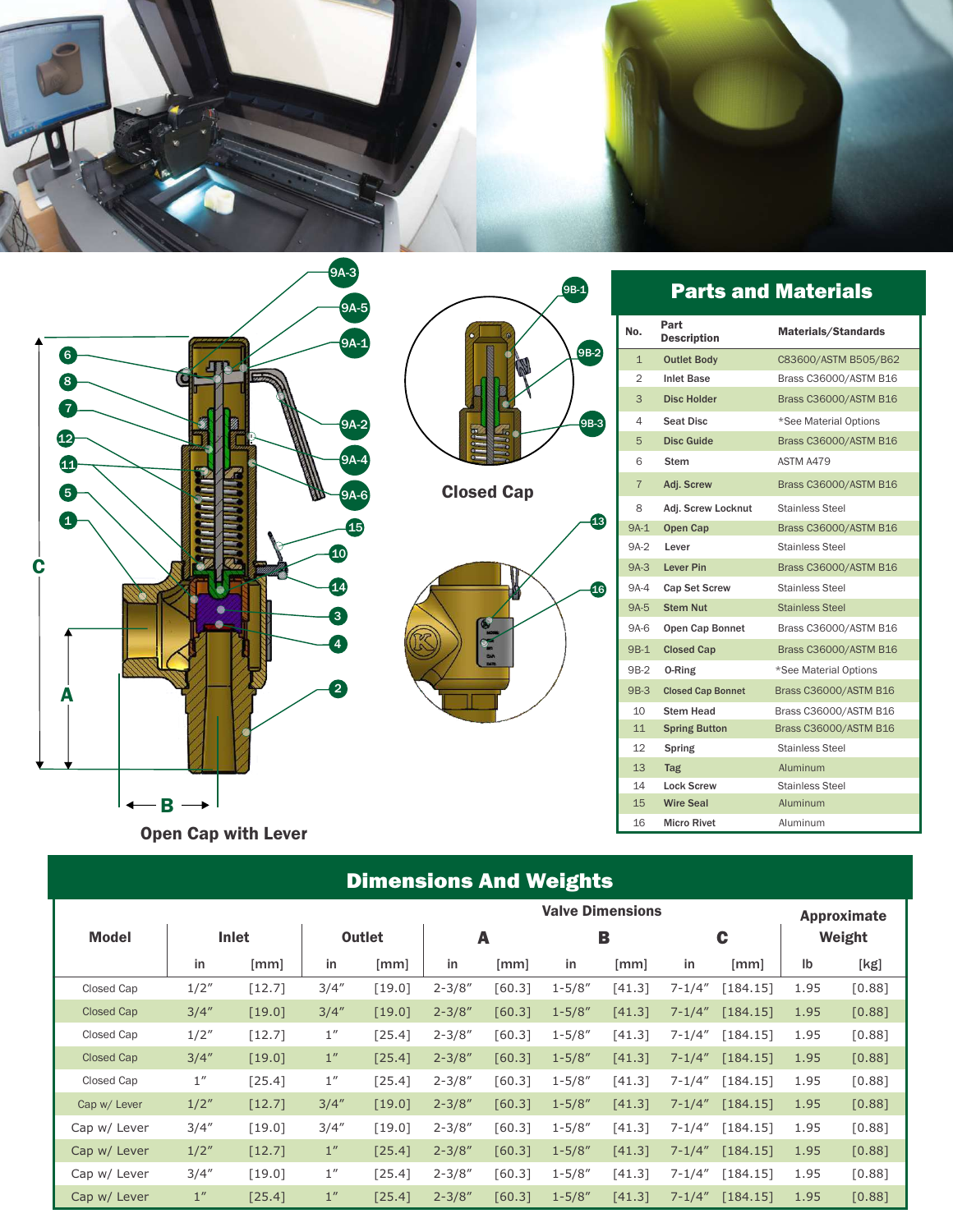

#### API 527 Seat Tightness

A fully guided re-seating design allows for reliable seating characteristics that maintain a "Bubble Tight" seal as defined by the American Petroleum Institute. Kingston Model 710 valves achieve a "Bubble Tight" seal at up to 95% of set pressure for valves rated above 350 psig.

- Optimized operating efficiency
- Reduced loss of process media
- Lower maintenance costs

#### Seat Tightness [Air]/[Gas]/[Steam]

|              | <b>Set Pressure</b> |                                    |      |                |
|--------------|---------------------|------------------------------------|------|----------------|
|              | psig                | % of Set Pressure<br>valve seat is |      |                |
| Min.<br>Max. |                     | Min.                               | Max. | "Bubble Tight" |
| 5            | 50                  | 0.34                               | 3.45 | 90%            |
| 51           | 100                 |                                    | 6.9  | 92%            |
| 101          | 350                 | 6.96                               | 24.1 | 93%            |
| 351          | 400                 | 24.2                               | 27.6 | 95%            |



#### Material Options

Kingston Model 710 valves have a robust design and wide range of material options that allow use in various service applications including Compressed Air, Gas, and Steam.

- High capacity robust design
- Wide range of seat materials
- Various service applications

#### Pressure And Temperature Limits

|                 | <b>Set Pressure</b> |      |      |      | <b>Temperature</b> |          |                 |       |
|-----------------|---------------------|------|------|------|--------------------|----------|-----------------|-------|
| <b>Material</b> | psig*               |      | barg |      | °F                 |          | °C              |       |
|                 | Min.                | Max. | Min. | Max. | Min.               | Max.     | Min.            | Max.  |
| Buna (NBR)      | 5                   | 400  | 1.4  | 27.6 | $-40°$ F           | 260°F    | $-40^{\circ}$ C | 127°C |
| Neoprene        | 5                   | 400  | 1.4  | 27.6 | $-50°$ F           | 260°F    | $-46^{\circ}$ C | 127°C |
| Silicone        | 5                   | 400  | 1.4  | 27.6 | $-150$ °F          | 406°F    | $-102$ °C       | 208°C |
| <b>Viton®</b>   | 85                  | 400  | 5.9  | 27.6 | $-40°$ F           | 406°F    | $-40^{\circ}$ C | 208°C |
| <b>EPDM</b>     | 5                   | 400  | 1.4  | 27.6 | $-50°$ F           | $300°$ F | $-46^\circ C$   | 149°C |

\*15 to 250 psig for Service Code "L" (Div. I, Sec. VIII Steam) 15 to 400 psig for ASME Div. I, Sec. VIII Air, Gas

#### Ordering Information

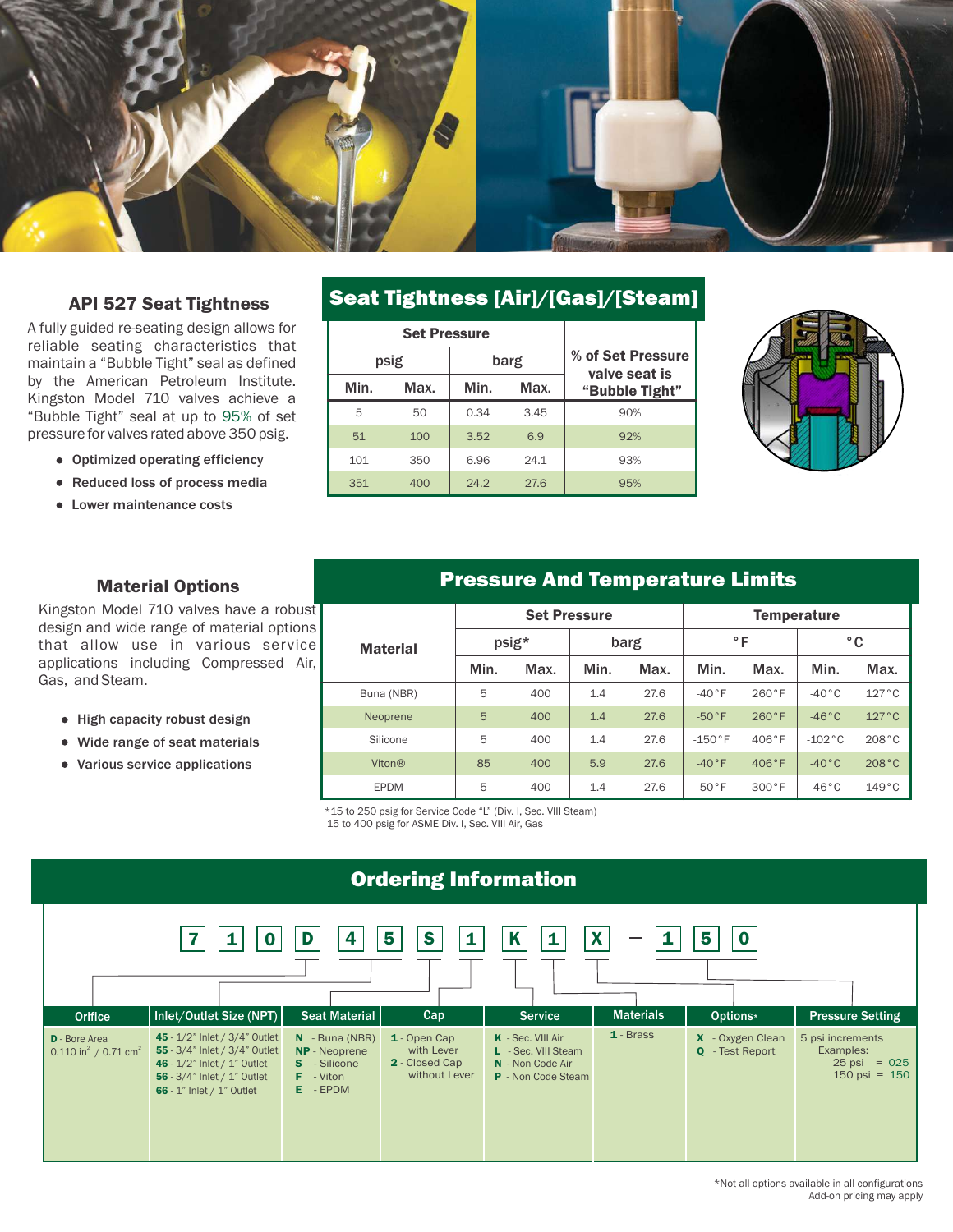# Flow Capacity Information

| <b>Capacities - ASME Section VIII Air/Gas</b><br>D Orifice - $0.110$ in <sup>2</sup> / 0.71 cm <sup>2</sup> | $Kd = 0.88$      |
|-------------------------------------------------------------------------------------------------------------|------------------|
| <b>Set Pressure</b>                                                                                         | <b>D</b> Orifice |
| (psig)                                                                                                      | (SCFM)           |
| 15                                                                                                          | 71               |
| 20                                                                                                          | 82               |
| 30                                                                                                          | 104              |
| 40                                                                                                          | 129              |
| 50                                                                                                          | 153              |
| 60                                                                                                          | 177              |
| 70                                                                                                          | 201              |
| 80                                                                                                          | 225              |
| 90                                                                                                          | 250              |
| 100                                                                                                         | 274              |
| 110                                                                                                         | 298              |
| 120                                                                                                         | 322              |
| 130                                                                                                         | 346              |
| 140                                                                                                         | 371              |
| 150                                                                                                         | 395              |
| 160                                                                                                         | 419              |
| 170                                                                                                         | 443              |
| 180                                                                                                         | 467              |
| 190                                                                                                         | 492              |
| 200                                                                                                         | 516              |
| 210                                                                                                         | 540              |
| 220                                                                                                         | 564              |
| 230                                                                                                         | 588              |
| 240                                                                                                         | 613              |
| 250                                                                                                         | 637              |
| 260                                                                                                         | 661              |
| 270                                                                                                         | 685              |
| 280                                                                                                         | 709              |
| 290                                                                                                         | 734              |
| 300                                                                                                         | 758              |
| 310                                                                                                         | 782              |
| 320                                                                                                         | 806              |
| 330                                                                                                         | 830              |
| 340                                                                                                         | 855              |
| 350                                                                                                         | 879              |
| 360                                                                                                         | 903              |
| 370                                                                                                         | 927              |
| 380                                                                                                         | 951              |
| 390                                                                                                         | 976              |
| 400                                                                                                         | 1000             |

| <b>Capacities - ASME Section VIII Steam*</b><br>D Orifice - $0.110$ in <sup>2</sup> / $0.71$ cm <sup>2</sup> | $Kd = 0.88$      |
|--------------------------------------------------------------------------------------------------------------|------------------|
| <b>Set Pressure</b>                                                                                          | <b>D</b> Orifice |
| (psig)                                                                                                       | (PPH)            |
| 15                                                                                                           | 202              |
| 20                                                                                                           | 233              |
| 25                                                                                                           | 263              |
| 30                                                                                                           | 294              |
| 35                                                                                                           | 328              |
| 40                                                                                                           | 362              |
| 45                                                                                                           | 396              |
| 50                                                                                                           | 430              |
| 55                                                                                                           | 464              |
| 60                                                                                                           | 498              |
| 65                                                                                                           | 532              |
| 70                                                                                                           | 566              |
| 75                                                                                                           | 600              |
| 80                                                                                                           | 634              |
| 85                                                                                                           | 668              |
| 90                                                                                                           | 702              |
| 95                                                                                                           | 736              |
| 100                                                                                                          | 770              |
| 105                                                                                                          | 804              |
| 110                                                                                                          | 838              |
| 115                                                                                                          | 872              |
| 120                                                                                                          | 906              |
| 125                                                                                                          | 940              |
| 130                                                                                                          | 974              |
| 135                                                                                                          | 1008             |
| 140                                                                                                          | 1042             |
| 145                                                                                                          | 1076             |
| 150                                                                                                          | 1110             |
| 155                                                                                                          | 1144             |
| 160                                                                                                          | 1178             |
| 165                                                                                                          | 1212             |
| 170                                                                                                          | 1246             |
| 180                                                                                                          | 1314             |
| 190                                                                                                          | 1382<br>1450     |
| 200<br>210                                                                                                   |                  |
| 220                                                                                                          | 1518<br>1586     |
| 230                                                                                                          | 1654             |
| 240                                                                                                          | 1722             |
| 250                                                                                                          | 1790             |

Ph: 310.326.8287 Toll: 800.210.2525 Email: sales@KingstonValves.com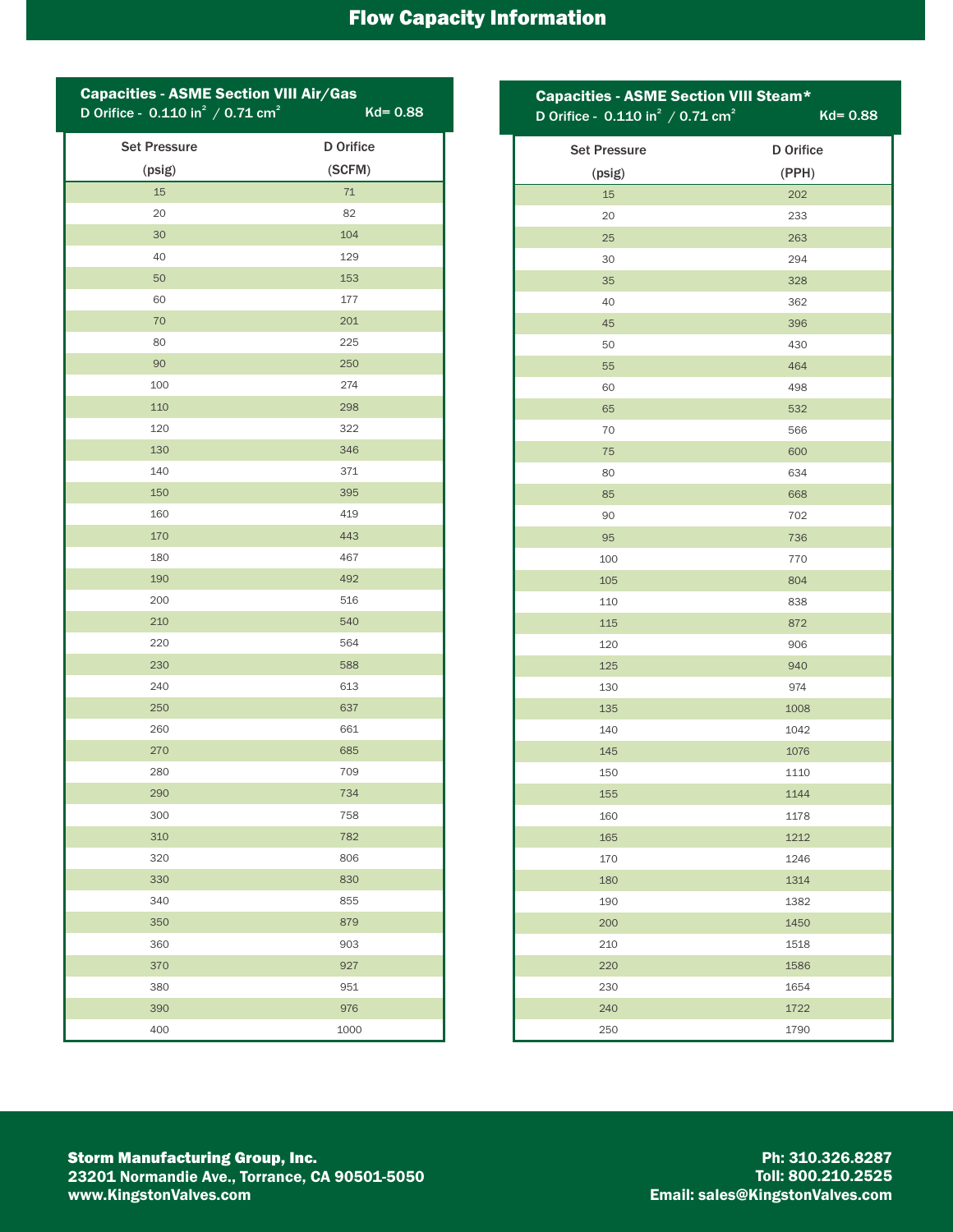

#### Flow Capacity Information





"D" Orifice - 1/2" through 1" NPT Inlet Bore Area: 0.110 in $^2$  / 0.71 cm<sup>2</sup>

"D" Orifice - 1/2" through 1" NPT Inlet Kd=0.88 Kd=0.88 Bore Area:  $0.110$  in<sup>2</sup> /  $0.71$  cm<sup>2</sup>

#### Product Notes

All Kingston Safety Valves are manufactured under a quality control system accepted by the National Board of Boiler and Pressure Vessel Inspectors. Code valves are capacity certified by the National Board, manufactured in accordance with ASME Code, set and sealed at the factory.

Max set pressure drift of  $\pm 2$  psig below set pressure of 70 psig and  $\pm 3\%$  psig above 70 psig. See valve installation Instructions for further detail.

Seat tightness for Model 710 Series soft seat safety relief valves conform to the guidelines set forth in API 527.

Fixed optimized blowdown for Model 710 is 20%

The information contained herein by Storm Manufacturing Group (SMG) is provided in good faith and as a product guide only. Further, SMG makes no representation as to the completeness or accuracy of the information contained herein. Any person or persons using the information contained herein must exercise their own judgement and consider all local, regional, national and global safety standards in evaluating valve selection options. Final application design and integration of Kingston Products are the sole responsibility of the end user.

Storm Manufacturing reserves all rights. Product specifications, designs and price are subject to change without notice.